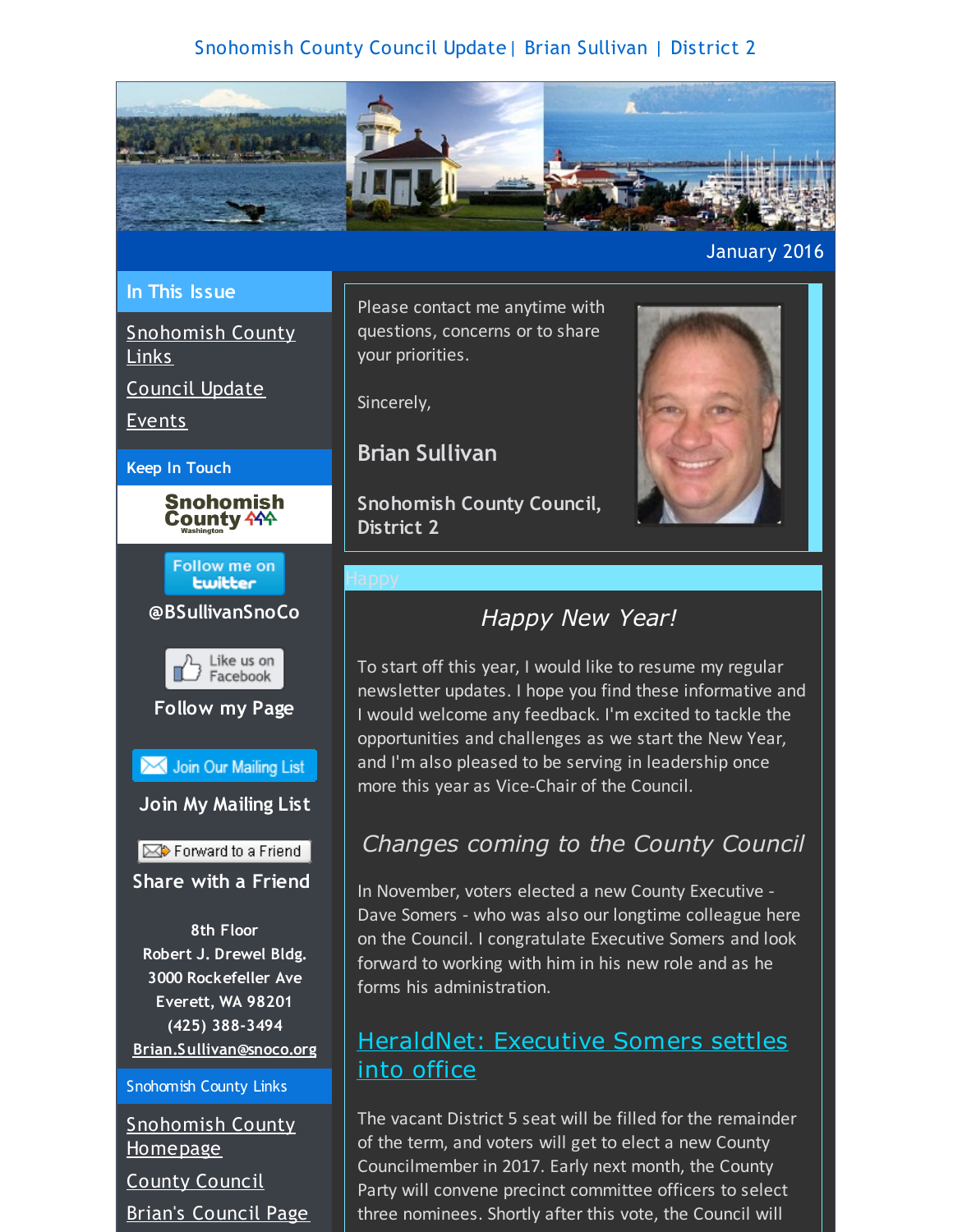Link to Council [Webcasts](http://r20.rs6.net/tn.jsp?f=0010p0dDXA0TSXmgJCLqu70SZOau5cufAYAXhcMOAfL-fQhBzYllSVKmNSvQjFdiNmXrCKuTNmhwkhkslGO886uIwIT1s_CNx30RjmMuitoObsLdkmf0HJk19KfrE8cIAwtDfTtgMurtKtQPsgf6FsXOiDk1N4WaLLhyIKNBYxlm38uhahg---XkUUa6NXh7JoueCY5ETW7eJeeYN7xiHf0ZO2OM1CaQ8GI2qYTVkl2iExxm62oYKwNrtBTLST4RKqxy2Zf1YyWj9_FsG0JGP0vCCsOjYiQehvl8ULum77AZNeOWFq3qtOfQHKp-WoRoT_q7iX1aIOeLvcdHzZAWpq7Vrtq6zZK0xyzXj9_8gbN0vmpi3JBsSGzvJRxOP4Rvb6M4E-ZZjqkH1w=&c=&ch=)

\***All County [Services](http://r20.rs6.net/tn.jsp?f=0010p0dDXA0TSXmgJCLqu70SZOau5cufAYAXhcMOAfL-fQhBzYllSVKmNp6Gsnig7cZgui60ujvKM8s43uouz2KzBXmuB4_ASSfw7QjjyC2OMBBIp0585Su5OIxCGh6Qdpz7tERvkZTsh7uDSuI1XRtvnuNw51NDxBojawPmzxHbzjA5DDwhXl-W5edg5EPtZAmLw53qo515hr2kdqYbhWkQCMPlHVFh47FW9ddD20e7lGh0fiFt1RPZpMNXO5oSrFpqP_dOCoOhY07Mj2d_niV8j8r9Dvfa71EsYggTKHashnlaI5xm-fU7dDJd0hsEhtP5eZKhcK1-mgiRyUOTTJNGTK7_U2tpmhYfhnSNhG0b6rbwN0aHlIXyZjApFxXMkim&c=&ch=)**\*

\***Job [Opportunities](http://r20.rs6.net/tn.jsp?f=0010p0dDXA0TSXmgJCLqu70SZOau5cufAYAXhcMOAfL-fQhBzYllSVKmNp6Gsnig7cZfXSMW6fXH5hAiMm0i6y5cS3YP83aVWCaSkcCrLN65GkxdhjB6dFVUjHeLzCnwbmUD_e0aZCa0qYuQl5sBtI4mpqlOeQtUQ0bByrS_5zdsTYkLWA6PQ0Nk8YnjGgbYiERe-0yT-YzUONkegVNj4acG-o2lyzGlaimebf732xqxkW6ArxvbVGd4VQGNlTGdUibUC2x9ixcUNrDviPCzF1ggQrZVNSe4G0teVevVe3BFSgncn2KzvZlMHhPFGIBV1dtZVTbUyoLaICwIuOvCB4U1-GfPMWwrs48ZNSN7GP8dG4AENC5mgEN25L7uhrWvug-&c=&ch=)**\*

[Assessor](http://r20.rs6.net/tn.jsp?f=0010p0dDXA0TSXmgJCLqu70SZOau5cufAYAXhcMOAfL-fQhBzYllSVKmNp6Gsnig7cZ0WpKsSFcu6tzFYvSb6TFjITRmTHE25_6mH5Qce9INusmhm69yoPa44178XS7xsRyy2n38qDtAGXOA0Z1xIFFK_FuTnsTcuAxo8d-n3_Qk4OeaZl7b3m4f1e56qSOfnn4lEKpEd_0_qUlVODSPv4yLD0YhuzZ_OKma9tdIwZkzkn-z42dXOupscW_yAB40H0yyl17QTVPZUmWc5rC_jI9ngBpfdZ6TJK6INeTEG2LJARyOjht-DqE5o3cdpg5_gJ_4AVxd7HooZTu9-E0ISJjZ95lZCMb6un7ARJd5oQDauA1y4zt1piXyA==&c=&ch=) Services [Elections](http://r20.rs6.net/tn.jsp?f=0010p0dDXA0TSXmgJCLqu70SZOau5cufAYAXhcMOAfL-fQhBzYllSVKmNp6Gsnig7cZcCG9yginkfUgCrwmKm06PWldkudIlNpWphqkOFZ0uSls3mG6bxv43nDvXJB_pf1VGXvqfDJtQO8GYTK3Z3HYXesBVljHnT5EojA_I5Z6PNATRFi07x9jGXJ5pXqEwjFY61ac12JsoRDf75MlDDV5epX_B_Leqgme77mp3Mv3VMo_AtEOvEXmibDBQTmplYYZ9mKaaBL4AS67DiC392lGqqsuIG2Z-Pm-06r-Y4MP3Aue732SqwaqABhHJUEb8898zuCKFxtFD4sBHAp1YEpmF2E9EH0F25YfduCBUkajph-Kpxt-mmWnYQ==&c=&ch=) and Auditor

Marriage [Licenses](http://r20.rs6.net/tn.jsp?f=0010p0dDXA0TSXmgJCLqu70SZOau5cufAYAXhcMOAfL-fQhBzYllSVKmNp6Gsnig7cZR9FS3vnjtrFPlfm0fgXnMBwfVJyoctxBCFMkAhDXjTcBaz-7HwKL0L1KIOg3B81RztHO6efgIHRM8gN6j2V84R_CY50eMEEVaargnjTFUHSyTZh6ZuJek6ZEn006g6KkqX3XXBxyVBBOnRM5Zb5Son6CyGLJvLrvWQe-WGSaPLkVGR9FCJnRS3n72ZBqBfDdT1IkeWzHnXHs42BrZlnkp5DM0_72aP9aZEB7Kvi56UcnAa6H4uclHHCo2K6FiNKVlWM6WFjOXJBcR9zZSqvUjmG8KrIT5lNLTZo-TZVNCcafCz4af1DLjg==&c=&ch=) Permit, [Planning,](http://r20.rs6.net/tn.jsp?f=0010p0dDXA0TSXmgJCLqu70SZOau5cufAYAXhcMOAfL-fQhBzYllSVKmEwkqFKKTP4zt1eacbNvzB5J00PO-FEmmPNWFPvcenLx2NrTxCK1M0SHVsqiD2RyaVLzaBRxFcx-BOnNotVvGE-rpjf8hzMIRRayCZZhqYZs6ifeoPmRM5_7b-3ML2xiJ5se4_GACH0gn4Cbj_qU-O4pULzlm8dnXMRC-VpnA-o-aAAVcLlrzUlTX_azNvP08dsgMw8c5gcaZZ83oKMdSXjjgWP8aGCbcYWgyhs4DisCLmCKT5geFOzxY2LLVTbjNzzzcbQ0dkurtCeg0QpyDdvT6IVGamwww1sKBjrEgOGSq0i_8iLZmeYkuH_Ng57liQ==&c=&ch=) and Zoning Map [Document](http://r20.rs6.net/tn.jsp?f=0010p0dDXA0TSXmgJCLqu70SZOau5cufAYAXhcMOAfL-fQhBzYllSVKmNp6Gsnig7cZbyreFkydx3B263ppDFbSeDv4CACfvpQyJ4Oa_Rca-fMtIf9CqG-zmwAH3krBUND9QrZ3wPGwT2AGM4E7o87SvW7luBq2NR3RJYZQerG2mCnPKtR6h8Ylvu-VJG16-kldmLQzQYmmi7aKWYqxInziTzabJ5VxmLi_5IzbfjOQHabgp-6Q0ZQZVH8kBZViZyS2DSooT63rwo8kfSrXRZcYGZezUlUmLgKPxrMDRHc3E7GWzJXKwiWnkq55W5N6ehpAgRsKW9u_XdnANYxcUmjKqEcODNkg2gl38YWXponXfRNCHWmh06TUFpENgXO4xoIH&c=&ch=) Recording

Public [Records](http://r20.rs6.net/tn.jsp?f=0010p0dDXA0TSXmgJCLqu70SZOau5cufAYAXhcMOAfL-fQhBzYllSVKmNp6Gsnig7cZACQtUBquw_qtOAiBXahxAKZc2V44ilX7D52CLWF-mMcLMQIT7vjS5yLrbmTB3W-pP3JxGAN4BNLsbkn8GFYbgEJnUU2kYxtyB2WMbUsWb4Sirv2jOcVaCrji2VUVHG57KbH-7xdpYiDIbb3aLPRKq9LtQna4g80hudArhecJwPsJSwqDfyZy1oC5HHQZNvPD4XTyaRLo9OPcwKqMIuroBVQSiecntllQABwN47hKmZ2JS006pBU_uccirtn8A22B_CDd_pmk3Kpt0owlA0td7FREhCwH_gxU2DSiIEVhSM12dtx7-JWWvhgQatmM0mHX&c=&ch=) Jail [Register](http://r20.rs6.net/tn.jsp?f=0010p0dDXA0TSXmgJCLqu70SZOau5cufAYAXhcMOAfL-fQhBzYllSVKmNp6Gsnig7cZVQDKucca9JQ98l7qYHTvwAXHer3zIl99TNhsixH5INfLEAwJyQ40a8yxQTdSXvDvaKgD86LRnTMFg4D_Iu3BNMUDjmvv-ftp_OU9R5EhhROnWHw9dXsgtUkmTbKQMtQZhhEBeBp6gM2kBa2Dc6ncRvfSuE-Bak4pkmg_X4HJ-1o_cZOTw8s_qGvQD4IdLG4agEh-5S1C8Kxsf1h9o0lEn5Eq_guox7p44ZgN7Sku51uNcDbOFC2lWipkxGCAbBeD1y1QFRX3q0nxM4LwxxJYomLh0i-dKhe1kZBFGAQvx3_VGenWqASl1NQfPY8jrYhh&c=&ch=) **[Outstanding](http://r20.rs6.net/tn.jsp?f=0010p0dDXA0TSXmgJCLqu70SZOau5cufAYAXhcMOAfL-fQhBzYllSVKmNp6Gsnig7cZU40EkXC7el5ZMI4Z-ADUHtnhjdGWCNcLVWDVvTeN1cbLTulopc_oyCi9xENMWoPZzOfnEh7SIDt1BKTa869ozETknqVvLKKRf-b9rHhT5q9_OVXszETTf4kcpug8TAfem2GJDBQISskMkA9NFJX0ny_QIzZeMHGTLTRwmAtE2MzsnTHxhM8TQVtTuo6Z1A16ePCT6s5vPv_xHyeDafBF-QpidKZhON5LQUqRv_l8sniQZyt7kAOFcgyyM2uIWXpiHtsV4G3ScLNBwcYPoYhAaEad5hhbAeIo0TNBhDKAXRZdKjk13y6kHU5foWd5Nqjz&c=&ch=)** Warrants

[Registered](http://r20.rs6.net/tn.jsp?f=0010p0dDXA0TSXmgJCLqu70SZOau5cufAYAXhcMOAfL-fQhBzYllSVKmNp6Gsnig7cZirO05qfTFtADUKBQiCg4DfXIV8C3BT9z7RtjCzgjkvvKzBIzB74BQnJ7AMfKry1P8keq2SvagG2nTx-EQW9n5RDQ2mv7DBCY6-UUNRIdkeuqvV_VbF28jDoasY-ovEOVy8so9p_lMdlLK3idmxMiiMkMCKvhhoJfHjONSkT5xTfRtxkT4vJ4Y-lCUzS8zmVbXXBGUrz3qwhcELG8K0vkz0kRfNKXDM8AVY9gvTu-TwwFOAFl870hE8ARujKIIm1ZhSmkjNrdeFsXiGwDJGQoqUTlpfjBWp8941DN1b7ptVUgI9GIHpsgHddxb-gsf22aA6GGTmarmjA=&c=&ch=) Sex Offenders

appoint a member from those nominees. I look forward to welcoming a new Councilmember and to having all districts represented for future issues coming before council.

# My [Edmonds](http://r20.rs6.net/tn.jsp?f=0010p0dDXA0TSXmgJCLqu70SZOau5cufAYAXhcMOAfL-fQhBzYllSVKmDq6cPjJMObnaVGlT7lfIACAX23iXa2QTEVCCUu2hrBxv3HzGwUxiSk48YjmBXgldy_q28-Rv5h8sgc605ps1QqoNcAfa-AiPwYXoz7hCH2-SipBaNVjUOkpsSKwLhepbCglAHYzw6V25SSvzC4Xtxv0E_rRcIljcriBVzfuiWr7AAwVRgQhqCP4mxc4y19OQHuChA7K0NeCeVsFeaKZrQzIu8UfqTHvOhygXkZMSLnWddDDnyd9bRlaoqOvlvTNf0OiIcyn99qZ85HMXEI9wwemRmkXRFKJZObHjagKf13rX30xa_MZKlY5QwRcT1THlz6Mg5e7lPValcEoWI6xlrN6QxLhh7AD1zzdBCHRQTeCqCl4Xp8csZED7Hcna_h_Ng==&c=&ch=) Beacon: 2016 County Council Chair

## *Continuing to advocate for our shared budget priorities*

We are operating under the 2016 budget, which Council approved in late 2015. This budget was balanced and did not raise revenue. That being said, there is more work to do in order to ensure our long term financial stability. Snohomish County has strong economic and job growth, with our economy outpacing the state and country as a whole. However, governments in general are still lagging the larger overall recovery. This puts us in the position of trimming budgets even as demand on our services increase. As chair of the Finance and Economic Development Committee, I will continue to work with departments in County government throughout the year to ensure we are meeting performance and cost-saving measures. Although we still have challenges, I'm confident in our ability to solve them collaboratively with an eye towards the future.

*Working to solve our Homeless Crisis in Snohomish County*

## Mukilteo Beacon: \$1 million to go to [Snohomish](http://r20.rs6.net/tn.jsp?f=0010p0dDXA0TSXmgJCLqu70SZOau5cufAYAXhcMOAfL-fQhBzYllSVKmDq6cPjJMObnwN6k-9vhwViyZ7CcEd4Fy1ijidW1nkJ5woKos9T7zakC3HR32gYl9Wu_GGSv59uxxs5rynTufIs7eNQYCRlAyYv7JRtTkn8xykO28DqdC-80U98XjHpy8JyDFhk5e1U-rQfTH8ilKoMetDI27n7QSdmMmrxyXKjKh7q5s2wdclRwxnxA8y8w1cq1xZma3Z817L_CE_tpIayzCJ0xIVXAyGtjjJqea9zmfUrL0GNtI6P5Ub2e7kAkSFcnYnSZ1lazsiprCs2XL3q0DjwH7hJC95oc97-OjHVdtV2-iKeq8r1Zxn0sxVehSYGqGG27F-kPgRfKnjPUkTuNfcJc6uN8khgouVpL2ZPZIPIG8i-Vhq0RewmMSixBQBQFHDYIVnRW_GcWTEmEOIez0Uh6_2Hp5Q==&c=&ch=) County Homeless Crisis

Using existing funding sources, I worked with my colleagues to direct \$1 million in capital funding to support housing programs targeted at the homeless population in Snohomish County. Together with funding from the City of Everett, these funds can help activate housing under what is known as the "low-barrier" or "housing first" model. This model is the most effective approach to chronic homelessness because it offers individuals immediate access to permanent supportive housing, which in turn lowers returns to homelessness, lowers the use of other government services, and provides an environment that is more conducive to the treatment of underlying causes like mental health or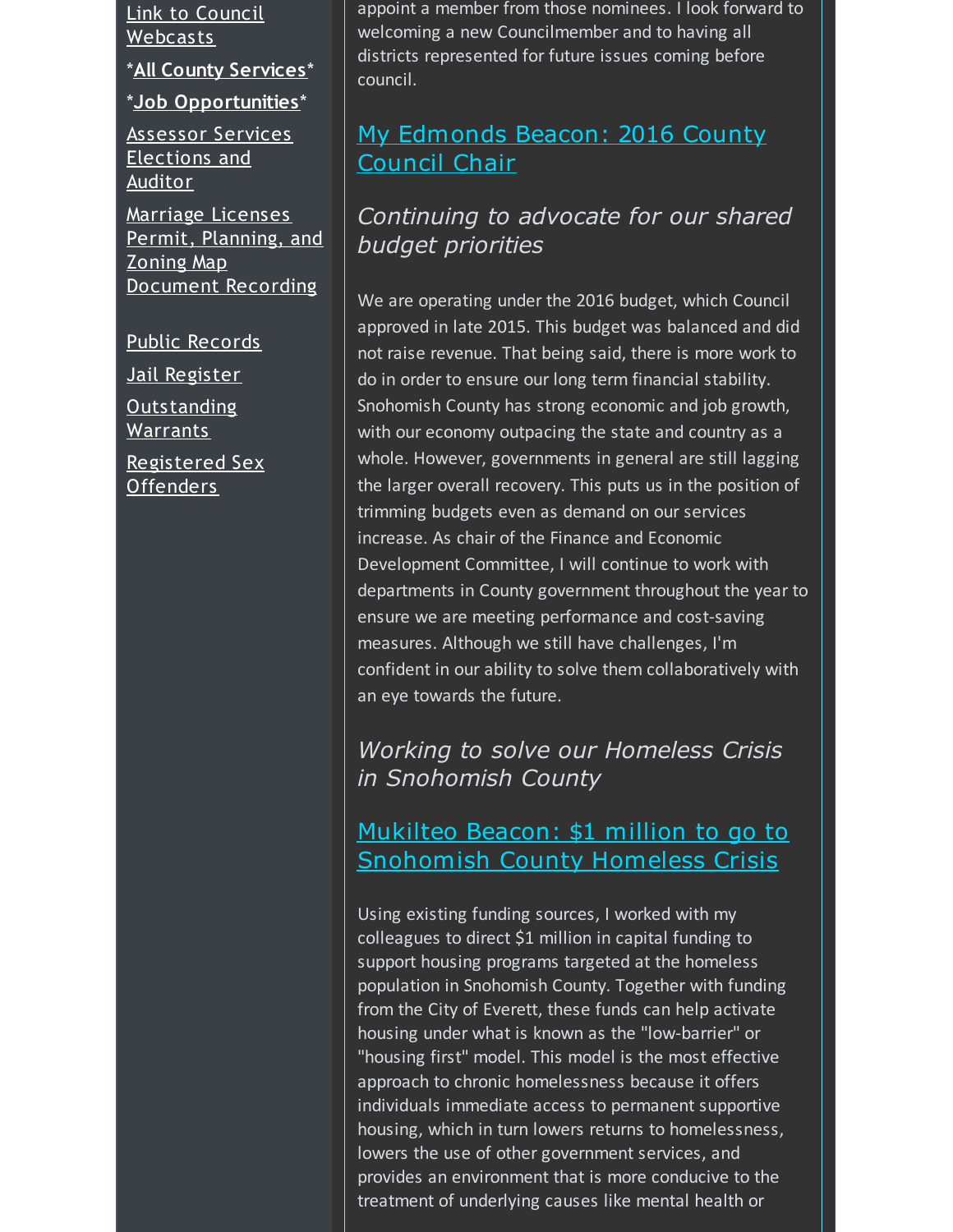chemical dependency issues. This approach has had tremendous results, reducing chronic homelessness by up to 91% in some jurisdictions. You can read more about this approach here:

### NPR: Utah Reduced Chronic [Homelessness](http://r20.rs6.net/tn.jsp?f=0010p0dDXA0TSXmgJCLqu70SZOau5cufAYAXhcMOAfL-fQhBzYllSVKmDq6cPjJMObnLgD89W0bpxQ-v2EbETU5ZhqKWq8-MRTXUZhXlR9TWqywCUQwHVyVMaJftPCztzQ9rkXvKlBu5Qr9GE0k6LuU1syCmxCykGFG6w7WWQsSPZ9zbjjFUwGO2C2qVr1arX5WKV9P5r9coBqUSXUIJ4LHrXjX6kae_w-iuKDg6sjcAxaV_zZ8_X4kRVl1k2AGdZoUZdTfIlc7zkBKt1Ib2YOeB0xqJP1Lc3dXMmzV0vNOSPLbGrmocaxEIG7zgVwhwbVDwbW1Vt590C_gaJzns8Xgd1cizqlwoiQfS2r8pkNvRvGWXerSk5q-8tFoB75K5hbXVaX4zZtUqGM1mLKQSgkz18k0Ax_O_jrLrwWu66uEnvooFoH6nzcrs-KGv1XIH162iAyrE0-DqD4lXb3MZKrWMYSblrJOdAxi_5_ajq2rdOdVF0F0h7cCsR8j8V4h0wZwrqRj_xmBFbXv75aIQhHoy3Uj6cHGQQ3vO-D6j9PMUbFQBRrf7gdIInADJJx12g9JWQ9W_zBf61wA3GhVxXLhWgxee7_QPfxy2Mp1yWTnXzxXfl26kDf7DgmuSxWlH-Pm&c=&ch=) By 91 Percent; Here's How

Building on our past work - like securing capital funds for short term housing in the County's Carnegie building, the work of embedded social workers with Sheriff deputies, and in partnership with our cities - I believe we are making a meaningful impact on this problem.

# *Continuing to work towards a solution for our aging courthouse*

I remain deeply disappointed that our courthouse project an on time and on budget project - did not move forward. That being said, I also completely understand the public's frustration with their government not being able to deliver what we pledged. Although we now find ourselves starting over, I still believe the current building is not adequate to our basic needs: civil actions and major trials being moved or delayed due to leaking roofs, scheduling delays due to a building accommodating 15 judges when it was designed for 4, manufacturing parts for elevators that malfunction and trap the public. We still have an urgent need to replace our courthouse, and we still have the money from the construction bonds. Last year, as part of the budget, I directed the executive to convene stakeholders including judges, the executive, the council, as well as victim advocates and families to determine the best path forward within our financial means. I hope to have recommendations and a path forward to report back to you by June this year. I have heard from many constituents on this project, including design and location, and I welcome all input.

> **Things to do District 2 & Snohomish County Winter, 2016**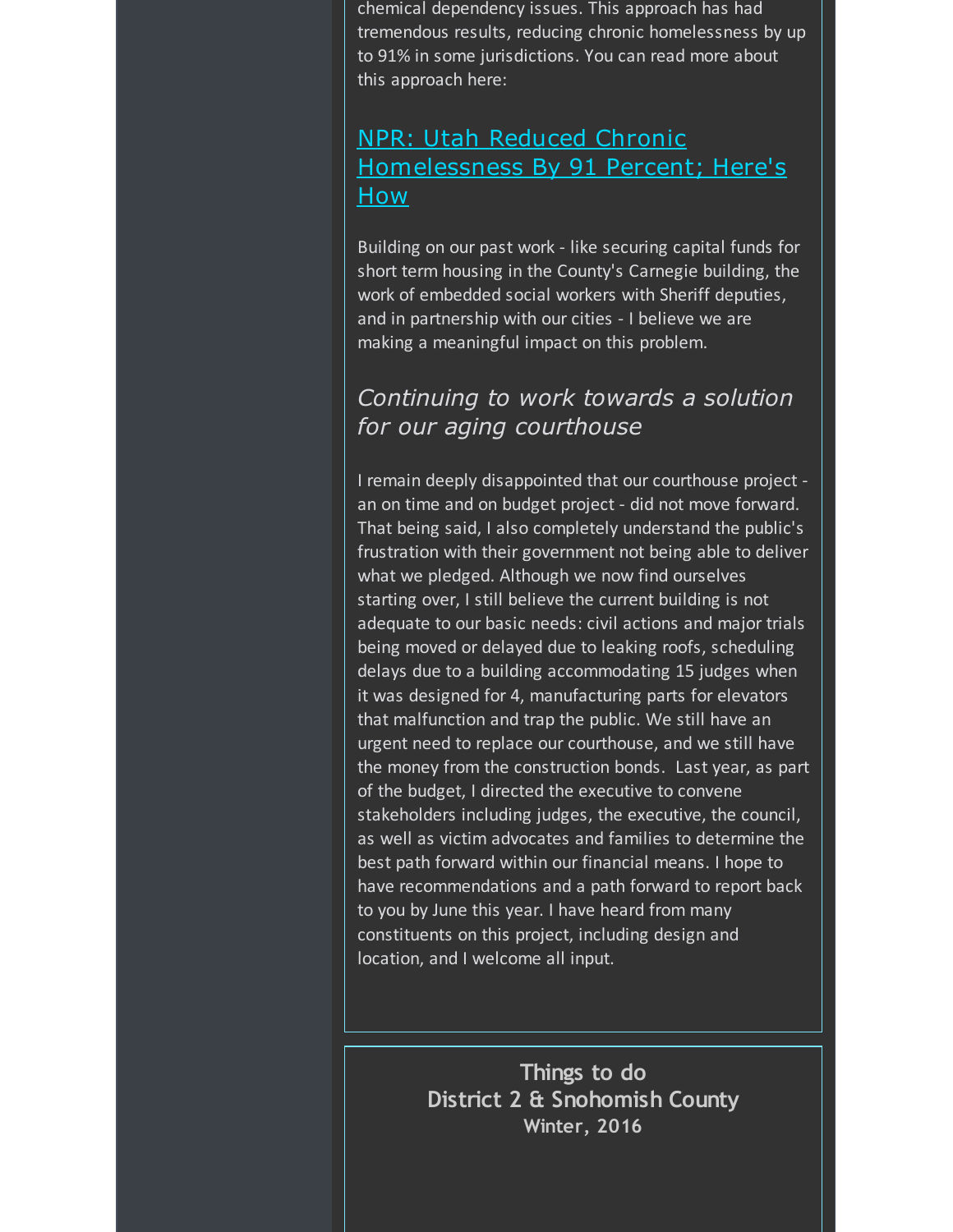

**Discover what our own community has to offer, be a tourist or have a "staycation" courtesy of [Snohomish.org.](http://r20.rs6.net/tn.jsp?f=0010p0dDXA0TSXmgJCLqu70SZOau5cufAYAXhcMOAfL-fQhBzYllSVKmDq6cPjJMObnfM2iQepbQfD1XwygxFVR2C2HSymd13X4WH1-05ASRE-Aj0c6HnW1rR_Qlfdqu6Cwuh85t39UEkhb5dZnjDdNXqYGGLneAMA6ll4rHnpmU_EZ0WAmulGbZRYjKeDPmFKcdR600pczVLqFgeaFpQl9PppuugZgM0H0zlPIhbkCcZGf64WsRmPrzAvKRnJoRXxVrD9PP1ZQnqtVqG2CMWWp1bHOC9y_D41giFvbUy9tLdd9mV8Zk91A6DlEe4_lWGwRkVdyThPZ_Zpg8YZFaFf3hsS_SXzaitld&c=&ch=)**

Hibulb Cultural [Center's](http://r20.rs6.net/tn.jsp?f=0010p0dDXA0TSXmgJCLqu70SZOau5cufAYAXhcMOAfL-fQhBzYllSVKmDq6cPjJMObncxkZwwJaB4yo-odAAz3qLlczUXgeuXwnuH_cgzL4PHO9D2ToAhi92vmHxfOVEpFpIEgOei_xfB9s5-yk6r5GQSR6Lt4a_xaQG0qhHZSVZ2eGfm4PVu5WIIMCXt4BAb3F9TV6-EtuGfz064iPVp-nqpLHAnYJ13HPCBXMjiPm3l0tPTVtzSaGD2mNgjSW2nvWLk8rDKqdBijWKYW1W-yRGmBR9jdclggd_pCNvnvnyv8N49aLwd5ieQ4tgZXaGi3u7EsE-Cmkj5bFAfMlMxu5vQ1Ue4mQmxUDvpl2JAy2584uzu1KfctBUKB-O0BZ6wF4z_yphz5CxyQ=&c=&ch=) Exhibit "Project 562" - Now through June 30th.

Mtika Wilbur is presenting portraits of Native Americans devoted to the protection of the sacred and the natural. Project 562 aims to build cultural bridges, abandon stereotypes and renew and inspire our national legacy by documenting people from 562 Tribal Nations in the United States.

#### Schack Art Center presents Skagit Women Print - Through [February](http://r20.rs6.net/tn.jsp?f=0010p0dDXA0TSXmgJCLqu70SZOau5cufAYAXhcMOAfL-fQhBzYllSVKmDq6cPjJMObnnmoSa8lyyzz7nHWwOW1YzAJQrBgC88kfzAPdgU6tY6hDITBL5ANzGN3rP1alvXG85xo7mxc6-KZJXkdQHH5CImW2CI2nG2tcjM6gvWYAjhs8hC9E1Ts1luhgvgC8VmqQdBlcJ6I3bn2TVTB4lFSj3rPN0epNzaQmD2YGbQQWWTXfWHRAUEG3FiW1XEPjdlqPPlBURZKHBDhqhkRLhDYse2BkWr4Wy1F3X6VGJit3gWMqbtcAK-mVpK8__RRZOjj5HKCVCRkCZ6LHLAxB_cxCrQrfdLVrhnSpvWozhKpDHJUQXAIyjnXCQFedeeOc4Gpc&c=&ch=)

Eighteen artists who live or work throughout the Skagit Valley have joined together to produce a suite of original prints for "Skagit Women Print." The contributors include printmakers and painters, as well as poets, photographers and ceramic artists.

#### Everett [Philharmonic:](http://r20.rs6.net/tn.jsp?f=0010p0dDXA0TSXmgJCLqu70SZOau5cufAYAXhcMOAfL-fQhBzYllSVKmDq6cPjJMObnh4z4pSZg3MrG0F1a7TSvKytBQ9KAaH40ZcePKqLA8g7eovxEEQfrCn4BMaEinmhWwNXeAHE4jmQjv3S06crK8dN42VIQvCRKpFOfdwfVwHrWwNLIdPsha9Kx6wzFtli2TxnQcYZ7pQFKkgoWoiejbtXbqehfb6EYKHFpGqTQLrstuK6f7vOM9yDSZGr3Ax4tg2Y_njVRg1ig-5f2KTdvRH3mCqLCdu5AFcoCuKa-P-TE0uwWGDfilftGF5LpggJMf-IPco5jGxqBeeeSCww4Wxl7ntDEsJMX&c=&ch=) Magnificent Mozart - January 31st 3:00 PM

Everett's own Philharmonic will perform famous works by Mozart, including the Prague Symphony and Selected Aries with mezzo-soprano Gail Neil.

#### Lecture Series: Inside the B-25 [February](http://r20.rs6.net/tn.jsp?f=0010p0dDXA0TSXmgJCLqu70SZOau5cufAYAXhcMOAfL-fQhBzYllSVKmDq6cPjJMObn13WOCzJFVDD9yFzUYMRLPLxlPPij4sCfj1UNl6NTkFYFVPn-he78I1oNwPM_6q81QStpDSZIpHh2m9vGlxUft39prEaOnBzeCUXteH7bubc3F3L-mHymFGR3bZtmYHamJjXV_pauvRw5MQlCrON7ptJITgDtCKpY7LyXmLlnKD9EFDsTo_2Hj6H1yOUOS2I5x-H55l5WCTgqJuzHi8TCS6JDc7dhukCNlK7OBGbO9USPYwyd6CJy0IR8ZVFEwpVB8GLwNRlU7m02taecoeBDWVxmWyDrD_bLgBn69ZNUmn9RiUJRzm5DC6xzNkiM5vPMJF_ZUAFjfEoNl0qXiIbegCqv6DIKUS_0&c=&ch=) 11th 7PM

Climb inside FHC's iconic B-25J Mitchell medium bomber. The B-25 Mitchell became a World War II legend through its service in the Pacific, from the Doolittle Raid through the bombing of the Japanese home islands. Join FHC Aviation Curator Cory Graff as